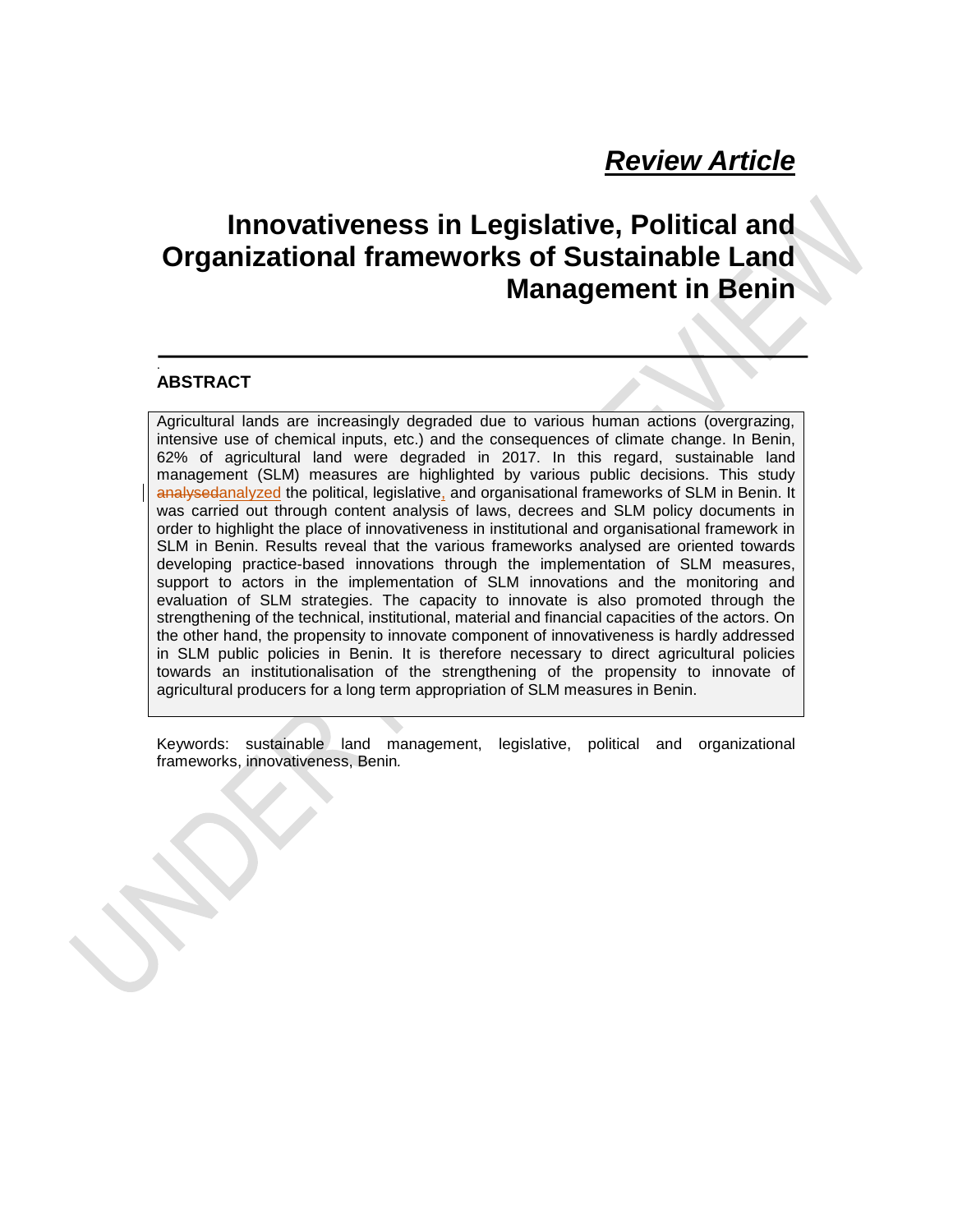#### **1. INTRODUCTION**

Land is a natural resource essential for the development of agriculture, food security and life [1]. However, it is increasingly degraded reducing therefore its availability [2]. The causes of this degradation have anthropogenic origins (intensive agriculture, misuse of inputs, construction of infrastructure, etc.) [3]. These are exacerbated by the effects of climate change (variation in rainfall, drought, etc.) [4]. 90% of the lands has a low to very low fertility level and 62% of degraded agricultural land in Benin [5]. This situation worries actors at various levels such as researchers, land users, and development and political actors [3]. Thus, the government of Benin, through political, legislative and organisational measures, provided a framework for promoting Sustainable Land Management (SLM) [6].

Institutional environment indeed facilitates or may hindered the adoption of Sustainable Land Management measures disseminated [7]. Indeed, in addition to individual, technical and managerial factors, political and regulatory factors influence either the adoption behavior of an innovation or the innovation behavior [7], [8]. Innovative behavior could not arise without the intention to innovate. The latter generally depends on the norms and values that govern its environment [8]. These norms and values underlie the coordination between actors and the whole organisational arrangement [9]. The intention to innovate is the tendency to innovate, or the innovation itself [10]. It relates to innovativeness defined as the sum of the tendency or intention to innovate [10], the capacity to innovate [11], the application or praxis of innovation [12].

Depending on the field, innovativeness can be used to assess behavior in term of an innovation or the speed of adoption of an innovation [13]. Innovativeness is defined as the extent to which an individual accepts new ideas and then adopts them [14]. Contemporary studies of innovativeness define it as a determining factor in the adoption of innovations [15]. Indeed, individuals with high innovativeness are able to effectively adopt the innovations they are exposed to [16]. The adoption of innovations is the decision to accept or reject an innovation and the degree of acceptance of these innovations [17]. In this study, we define innovativeness as the ability to innovate, the propensity or intention to innovate or the praxis (habit of practicing) of innovation.

Innovation is crucial in agriculture to meet the challenges faced by different systems [18]. It is seen as a key that will open the doors to environmentally sustainable agriculture [19]. SLM measures considered as innovations will be adopted by innovative farmers only when necessary, incentive and support measures to strengthen farmers' innovativeness are in place [15], [16]. This study therefore aims at assessing the degree to which innovativeness is considered in political, legislative and organisational frameworks in SLM in Benin.

### **2. METHODOLOGY**

This study is purely qualitative. Data used for this study come from literature review of official documents from Benin's agricultural public policy. It consists in collecting and then analyzing political, legal, institutional and program projects documents related to SLM in Benin. The table Table 1 below presents the list of documents analysed in this study.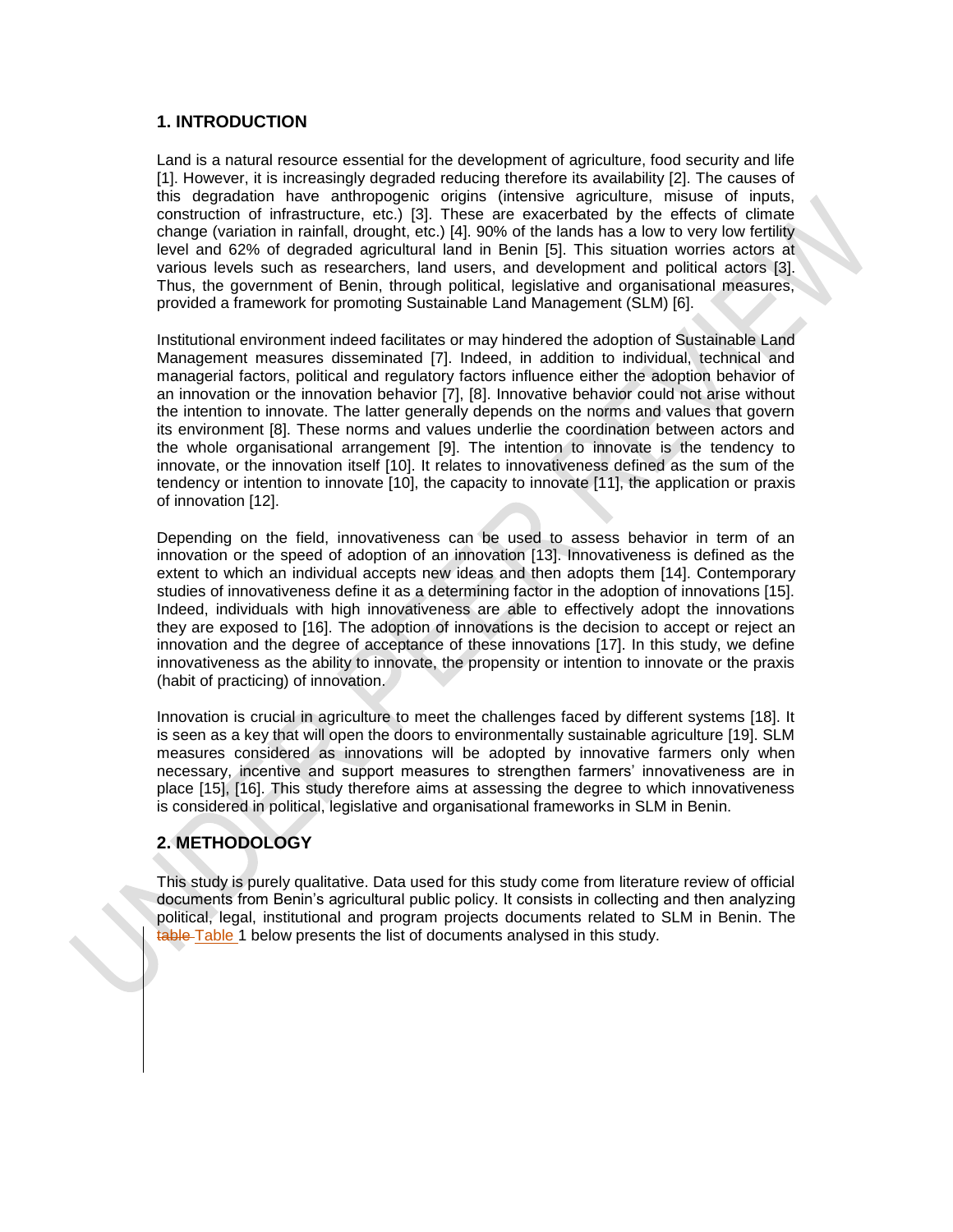| <b>Frameworks</b> | <b>Document titles</b>                                                      | Years |
|-------------------|-----------------------------------------------------------------------------|-------|
|                   | National Action Plan to Combat Desertification (PAN-LCD: Plan               | 1999  |
|                   | d'Actions National sur la Lutte Contre la Désertification)                  |       |
|                   | <b>ECOWAS Environmental Policy</b>                                          | 2008  |
| Politicy          | <b>WAEMU Environmental Policy</b>                                           | 2008  |
|                   | Strategic Investment Plan in Sustainable Land Management (PSI-              | 2012  |
|                   | GDT: Plan Stratégique d'Investissement dans la Gestion Durable              |       |
|                   | des Terres)                                                                 |       |
|                   | National Plan for Agricultural Investment and Food and Nutritional Security | 2017  |
|                   | (PNIASAN: Plan National d'Investissement Agricole et de Sécurité            |       |
|                   | Alimentaire et Nutritionnel)                                                |       |
|                   | Strategic Plan for the Development of the Agricultural Sector (PSDSA: Plan  | 2017  |
|                   | Stratégique de Développement du Secteur Agricole)                           |       |
|                   | National Action Plan for Sustainable Land Management (PAN-GDT:              | 2019  |
|                   | Plan d'Actions National pour la Gestion Durable des Terres)                 |       |
|                   | Law N°. 97-029 of January 15, 1999 on the organisation of municipalities    | 1999  |
|                   | Decree N°. 2017 -101 of February 27, 2017 confirming the approval of the    | 2017  |
|                   | creation of Territorial Agricultural Development Agencies (ATDA: Agences    |       |
| Organisational    | Territoriales de Développement Agricole)                                    |       |
|                   | DECREE N°. 2019 _ 071 establishing the powers, organisation and             | 2019  |
|                   | functioning of the Ministry of Agriculture, Livestock and Fisheries (MAEP:  |       |
|                   | Ministère de l'Agriculture de l'Elevage et de la Pêche)                     |       |
|                   | DECREE N°. 2019 _ 547 OF, DECEMBER 11, 2019 relating to the                 | 2019  |
|                   | attributions, Organisation and functioning of the Ministry of the Living    |       |
|                   | Environment and Sustainable Development (MCVDD: Ministère du Cadre          |       |
|                   | de Vie et du Développement Durable)                                         |       |
|                   | Law N°. 87-013 of September 1987 regulating vain grazing, the keeping of    | 1987  |
|                   | domestic animals and transhumance                                           |       |
|                   | Framework law on the environment N ° 98-030 of February 12, 1999            | 1999  |
|                   | Law N°. 2007-03 of October 16, 2007 on rural land tenure Republic of        | 2007  |
|                   | Benin                                                                       |       |
| Legislative       | Law N°. 2010-44 on water management in Benin                                | 2010  |
|                   | Law N°. 2017-15 of May 26, 2017 amending and supplementing Law N°.          | 2017  |
|                   | 2013-01 on the land and state code                                          |       |
|                   | DECREE N°2019 _ 547 OF, DECEMBER 1, 2019 relating to the                    | 2019  |
|                   | attributions, organisation and functioning of the Ministry of the Living    |       |
|                   | <b>Environment and Sustainable Development</b>                              |       |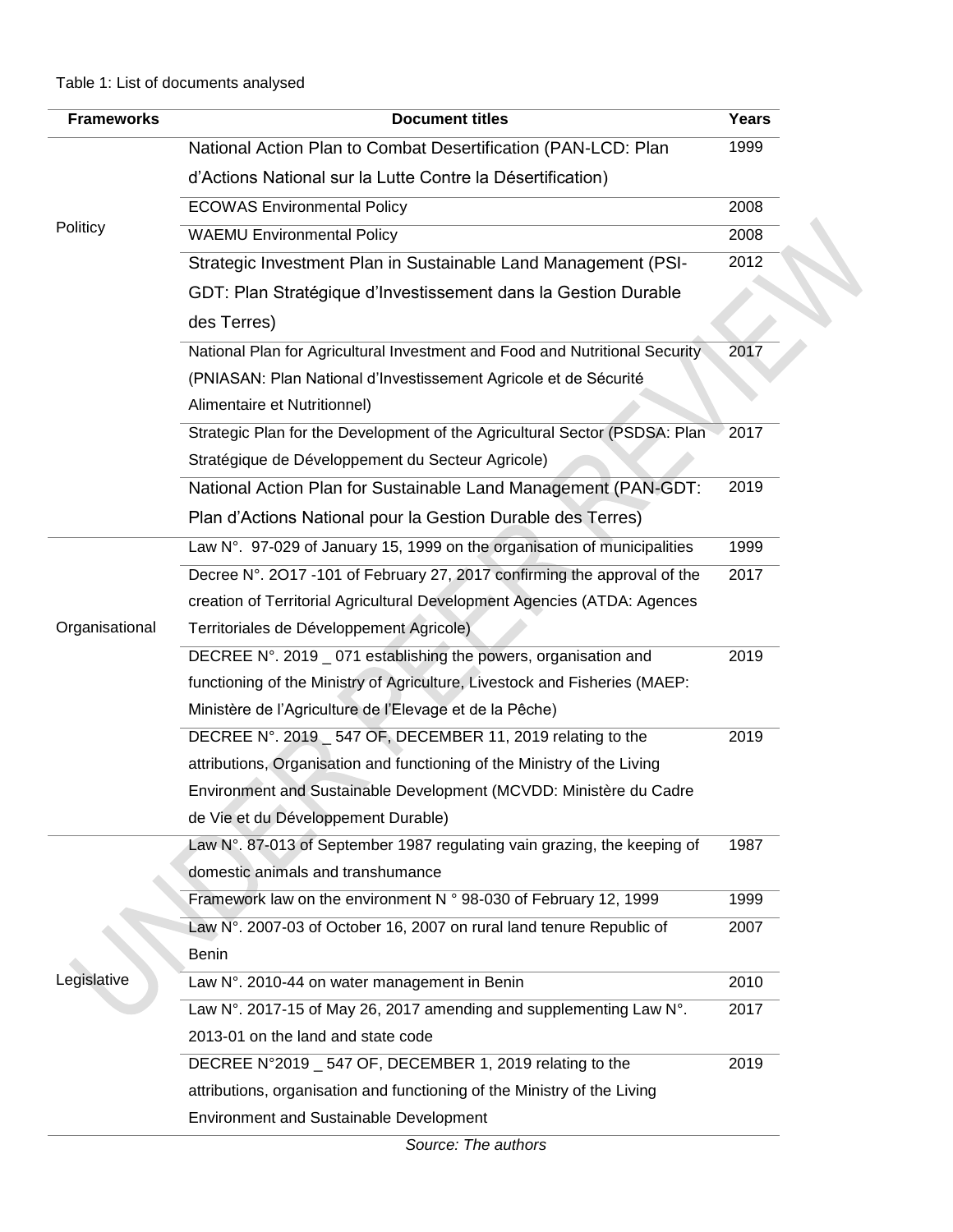Content analysis was the method of analysis used [20]. In analysis of public policies, three categories of variables are proposed, the idea, the interest and the institution [21]. The analysis of ideas consists of analyzing the different orientations of policies. Through the analysis of institutions, it is necessary to analyze the different measures and rules that define the development of policies. As for the analysis of interests, it involves analyzing the different gains / profits that the actors can obtain after the development of a policy. Our study is based solely on the analysis of the literature, this leads us to analyze the rules and policy orientations on SLM in Benin We analyze how the rules, policy documents and organizations that address SLM in Benin, take into account the components of innovativeness.

# **3. RESULTS**

#### **3.1 CompenentsComponents of innovativeness in the legislative and regulatory framework of SLM in**

#### **Benin**

Benin's legislative and regulatory framework has started highlighting the measures of SLM after the Rio of Janeiro conference in June 1992. Although there is no law specifically on sustainable land management, the latter draws its legislative framework from the environmental law N°98-030 of February 12, 1999. This law in its article 53, promotes land protection actions against humans' behaviours likely to degrade land, and cause desertification and erosion of agricultural land.

" *When the conservation of the natural environment in the national territory is of special interest and that this environment of any human intervention…. The protection of land against desertification, erosion and the rise of salts, in agricultural land is of public utility.* " (Law N ° 98-030 of February 12, 1999 on framework law on the environment in Republic from Benin, pp 27)

Human actions likely to have an impact on the land are among others, grazing, keeping pets, transhumance. To this end, the Law N°. 87-013 of September 1987 regulating wasteful grazing, the keeping of domestic animals and transhumance is effective for the sustainable management of land.

" *The empty pasture is the law for a breeder to graze his cattle on natural and unenclosed spaces of others after the harvest*." (Law No. 87-013 of September 1987; pp 1). "*It is prohibiting to carry out all clearing and cultivation within natural pastures*." (Law No. 87-013 of September 1987; pp. 2)

Law N°. 87-013 of September 1987 recommended the practice of SLM measures through the prohibition of land clearing in natural pastures and the promotion of integration of agriculture with livestock. The breeder, who grazes his cattle in search of pasture but also of water. While law n ° 2010-44 on water management in Benin promotes practice through the promotion of management integrated water resources.

" *The purpose of this law is to determine the conditions integrated management of water resources … To Integrated water resources management is a process of promotion of the development and coordinated management of water, land and associated resources, with a view to maximizing fair, the well-being economic and social results without compromise the sustainability of vital ecosystems...* " (Law No. 2010-44 on water management in the Republic of Benin; pp.1.)

The weak application of the legislative and regulatory texts cited above increases the land tenure insecurity of producers. The land tenure insecurity that has been an obstacle to the application of SLM techniques. Thereby, the Law No. 2007-03 of October 16, 2007 on the rural land tenure system of the Republic of Benin and Law No. 2017-15 of May 26, 2017 amending and supplementing Law No. 2013-01 on the land and public property provide a framework for securing land in Benin.

" *The soil, the subsoil and the wealth contained therein are, as non-renewable and / or limited resources, of the protected domain of the State. They are managed in a rational and sustainable manner in accordance with the provisions of this code of the specific texts in force.… All Beninese has an equal vocation to access natural resources in general and agricultural land in particular, without discrimination of sex or social group genius under the conditions provided for by the constitution, laws and regulations*." (Law N'2013-01 on the land and state property code; pp.69.)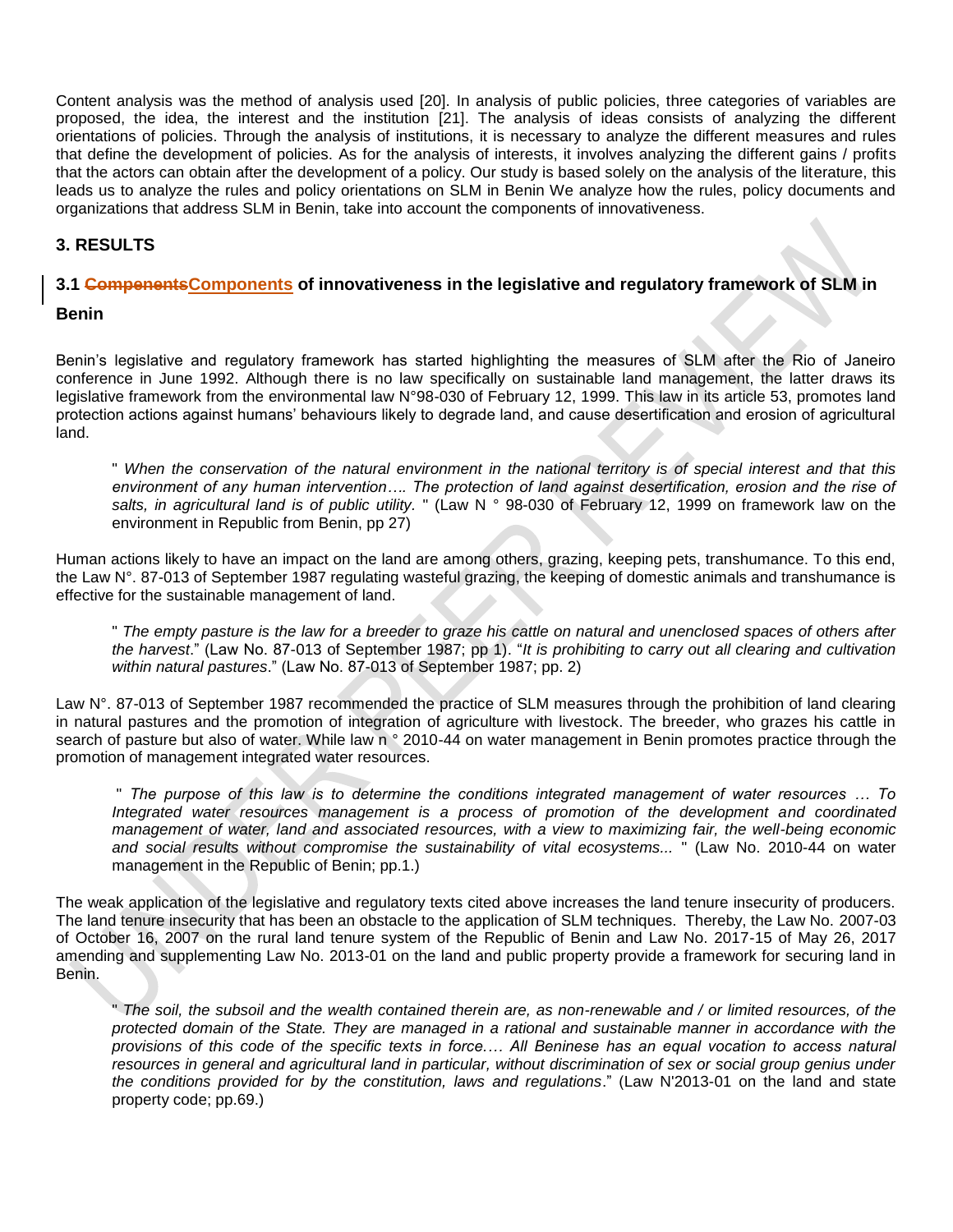They offer a common system for rural land management and ensure land security for producers to stimulate investment in production and maintenance of land fertility. Furthermore, the environmental police (under the supervision of the Ministry of the Living Environment and Sustainable Development) is responsible for making producers aware of the existence of the various laws and rules related to SLM. In the event of violations of these rules, it is responsible for making the report and issuing the ticket if necessary.

The legislative framework for SLM is experiencing some difficulties, including ignorance of the various laws by rural populations. This lack of knowledge then contributes to the non-application of the various texts and laws related to SLM. The population is also not aware of the environmental policy, an institution responsible for disseminating and complying with the rules and laws on SLM. Moreover, what are the policies resulting from this legislative framework for SLMs in Benin?

### **3.2 Components of Innovativeness in the political framework of SLM in Benin**

In Benin, SLM policies are perfectly aligned with environmental policies and agricultural development policies which themselves are inspired by regional and international policy frameworks. Benin is based on the various international agreements, and draws up a National Action Plan to Combat Desertification (PAN-LCD: Plan d'Actions National sur la Lutte Contre la Désertification) in 1999. The PAN-LCD defines the strategic orientations and operational actions at national and local levels in the fight against the causes and impacts of desertification. It proposes strategic actions, which aim to arouse the propensity to innovate in local communities and to raise awareness of local communities.

" ...*Dongive local communities a better perception of the value of trees, forests and forest lands and of the need to ensure their sustainable management … Thus, so that the fight against desertification can ben year of success, it is important to involve the various grassroots actors in arousing and by supporting their initiatives* " (PAN-LCD 1999; pp.50-51.)

PAN-LCD also aims to strengthen the capacity to innovate of actors through the strengthening the technical and financial capacities of grassroots actors Firstly. On the other hand, we also note the strengthening of the praxis of innovation through the promotion of techniques favoring the rational use of natural resources. PAN-LCD aims to:

" *Strengthening the capacities of farmers at the base for food production based on the vocation of the zones ... The Enhancement degraded areas by promoting arido-cultures… The implementation of certain conservation measures and protection of natural resources as provided for in the National Agenda 21 ... Strengthening of reforestation and agroforestry promotion… Contribution to the enhancement of endogenous drought control methods… Contribution to the promotion of alternative activities likely to replace those which are highly destructive of natural resources ... The promotion of techniques favoring the rational use of natural resources* ..." (PAN-LCD 1999; pp.60.)

PAN-LCD then aligns itself with the adoption in 2012 of a Strategic Plan for Investment in Sustainable Land Management (PSI-GDT: Plan Stratégique d'Investissement dans la Gestion Durable des Terres). The PSI-GDT foresees several strategies of propensity stimulation to innovate the actors and the praxis of SLM measures.

" *Expand creative capacities and exchange of knowledge on the factors of land degradation and possible solutions technically and technologically ; Support the creation of learning spaces and innovation networks within communities with a view to exchanges and dissemination of best SLM practices ; Implement a multi-media communication strategy adapted to the different categories actors and allowing create spaces for learning, exchange and dissemination of best practices in SLM ; Strengthen the processes and actions in progress related*  to SLM and promote pilot protection and rehabilitation actions degraded land ; Facilitate the availability and *access of all categories of actors involved (men, women, young people) to resources productive upstream of SLM ; Promote the valuation of products resulting from SLM practices."* (PSI GDT 2010; pp.37.)

The implementation of the PSI-GDT is also experiencing difficulties in mobilizing resources. To overcome these difficulties, Benin has so defined its Land Degradation Neutrality (NDT: Neutralité en matière de Dégradation des Terres) targets in 2017. Benin therefore wants to achieve land degradation neutrality by 2030. It therefore sets itself the ambition of:

" *R restore at least 50% ( i.e. 1.25 million ha) of degraded land during the 2000-2010 reference period, and limit the loss of non-degraded land (forests and savannas) to 5%, in order to preserve terrestrial ecosystems and aquatic with a net improvement in plant cover of 12%* " (NDT 2017 ; pp. 17. )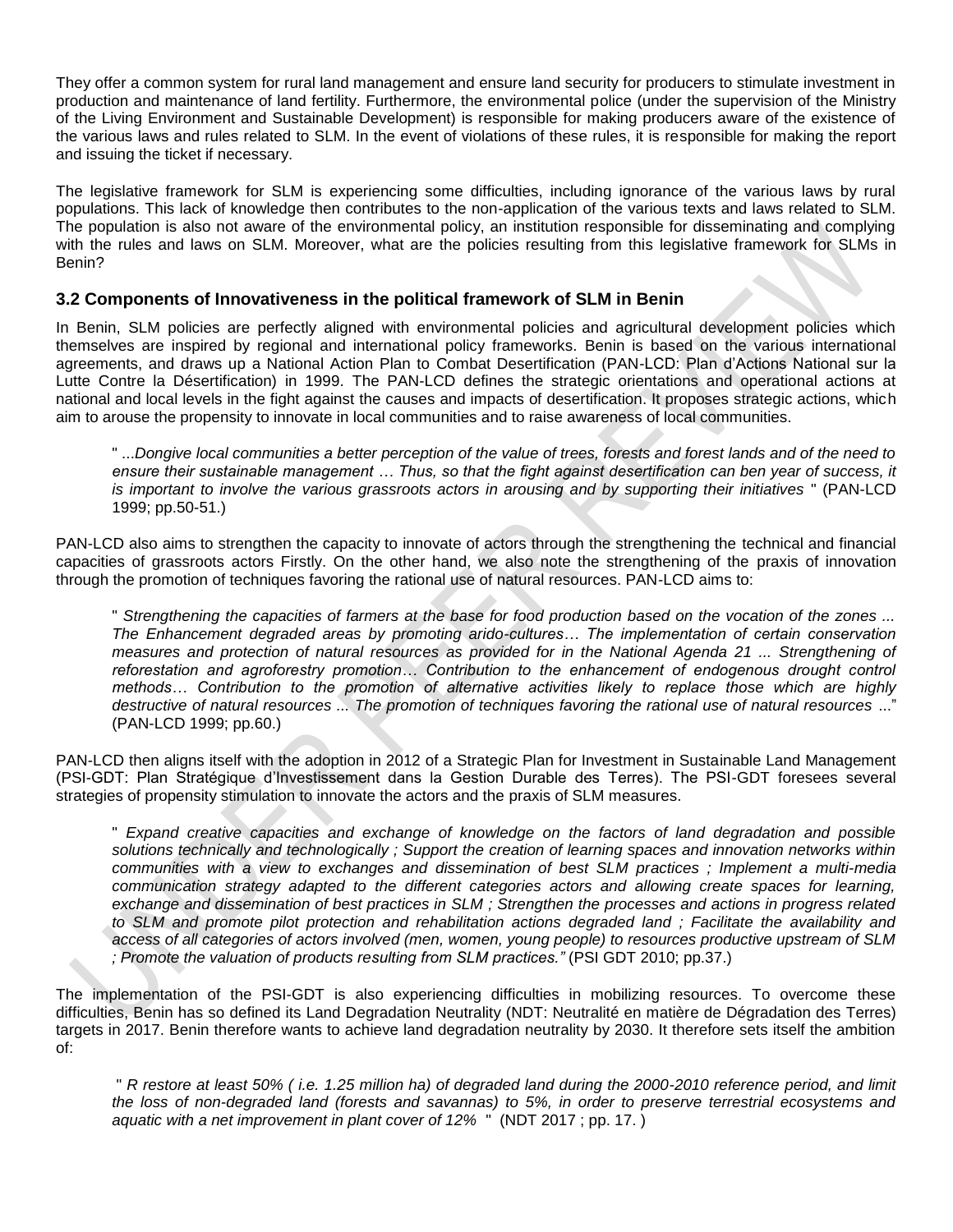Despite all the policies put in place, there is continued land degradation. The National Action Plan for Sustainable Land Management (PAN-GDT: Plan d'Actions National pour la Gestion Durable des Terres) is then drawn up with the aim of changing the SLM paradigm for concrete results. The PAN-GDT contributes through its orientations to the achievement of priority targets linked to the Sustainable Development Goals (SDGs): "Preserve and restore terrestrial ecosystems, by ensuring that they are used in a sustainable manner, sustainably manage forests, against desertification, halt and reverse the process of soil degradation and put an end to the loss of biodiversity". To do this, it provides for the implementation of the SLM paradigm of Benin: " Avoid-Reduce-Restore " through which it will be to avoid the degradation of healthy lands, reduce the degradation of affected lands and restore already degraded lands that still have restoration potential.

*" Promote an intensification of sustainable and climate-smart agriculture and the upgrading of the scale of proven*  and appropriate SLM measures, at the level of the 7 development poles agricultural and for all sectors; promote land restoration degraded (agricultural land, protected areas, forests natural areas, mangroves and other *wetlands); Scale up the farm and throughout the national agricultural territory, as well than on other land use units, good SLM practices* ". (PAN GDT 2019; pp.13)

PAN-GDT thus promotes application of SLM measures. It also aims to build the capacities of actors. We note the strengthening of technical capacities on SLM of actors but also the strengthening of institutional, legislative and regulatory capacities for the implementation of SLMs. In addition, the PAN-GDT is anchored in the Government's Action Program (PAG: Programme d'Action Gouvernemental) (2016-2021) which makes the agricultural sector a priority. To this end, it is also inspired by the Strategic Plan for the Development of the Agricultural Sector (PSDSA: Plan Stratégique de Développement du Secteur Agricole) and its National Plan for Agricultural Investment and Food and Nutrition Security (PNIASAN: Plan Stratégique de Développement du Secteur Agricole). The PSDSA and PNIASAN globally aim at the implementation of SLM techniques in its component 3.2. Their ambition is to promote the practice of SLM techniques through the large-scale promotion of SLM measures. This translates to objective of promoting agroforestry, integrated management of soil fertility, implementation of CES measures and integrated management of water resources. Institutional capacity building is also aimed in the 2025 PSDSA through the creation of a political, institutional, legal and political framework conducive to the engagement of all stakeholders and the implementation of SLM actions.

It is clear that SLM policies in Benin want to improve the implementation of SLM measures by stakeholders. They aim to adopt the SLM paradigm, implement SLM measures, strengthen the institutional and regulatory framework and then mobilize resources for financing SLM. To do this, these policies therefore improve the practice and ability of actors to innovate to the detriment of their propensity to innovate. After the analysis of the policies put in place, it is advisable to take a look at the operationalization of the different strategies and actions proposed by SLM policies through the analysis of the different organizations in charge of actions on SLM.

#### **3.3 Components of innovativeness in the organisational framework of SLM in Benin**

SLM in Benin is characterised by the intervention of several categories of actors. We note organisations from public, private, and civil society sectors.

In the public sector, the Ministry of the Living Environment and Sustainable Development (MCVDD: *Ministère du Cadre de Vie et du Développement Durable*) houses the technical departments (General Direction of Environment and Climate, General Direction of Water, Forests, and Hunting) and supervised structures (Benin Environment Agency, National Environment and Climate Fund, National Center for the Management of Wildlife Reserves, National Center for Remote Sensing and Ecological Monitoring, etc.). These departments are supported by the National Commission for Sustainable Development, the National Committee on Climate Change (CNCC: Comité National sur les Changements Climatiques), and the National Committee to Combat Desertification to work towards sustainable land management.

"*The mission of MCVDD is to develop and ensure the implementation as well as the monitoring and evaluation of the State's environmental policy and strategies, management of climate change, reforestation, protection of natural and forest resources, preservation of urban planning ecosystems, protection of banks and coasts, land and estates. This ministry facilitates the implementation as well as the monitoring and evaluation of the policy and strategies of the State in matters of natural land resources and the securing of these lands.*" (DECREE N'2019 547 OF, DECEMBER 1 1, 2019 related to the attributions, organisation and functioning of the Ministry of the Living Environment and Sustainable Development); pp. 4.)

In addition, the coordination of the Ministry of Agriculture, Livestock and Fisheries (MAEP: Ministère de l'Agriculture, de l'Élevage et de la Pêche), the Ministry of the Living Environment and Sustainable Development (MVCDD: Ministère du Cadre de Vie et du Développement Durable), the Ministry of the Sustainable Development Plan (MPD: Ministère du Plan du Développement Durable) coordinate the implementation of the various SLM actions. It ensures the mobilization of the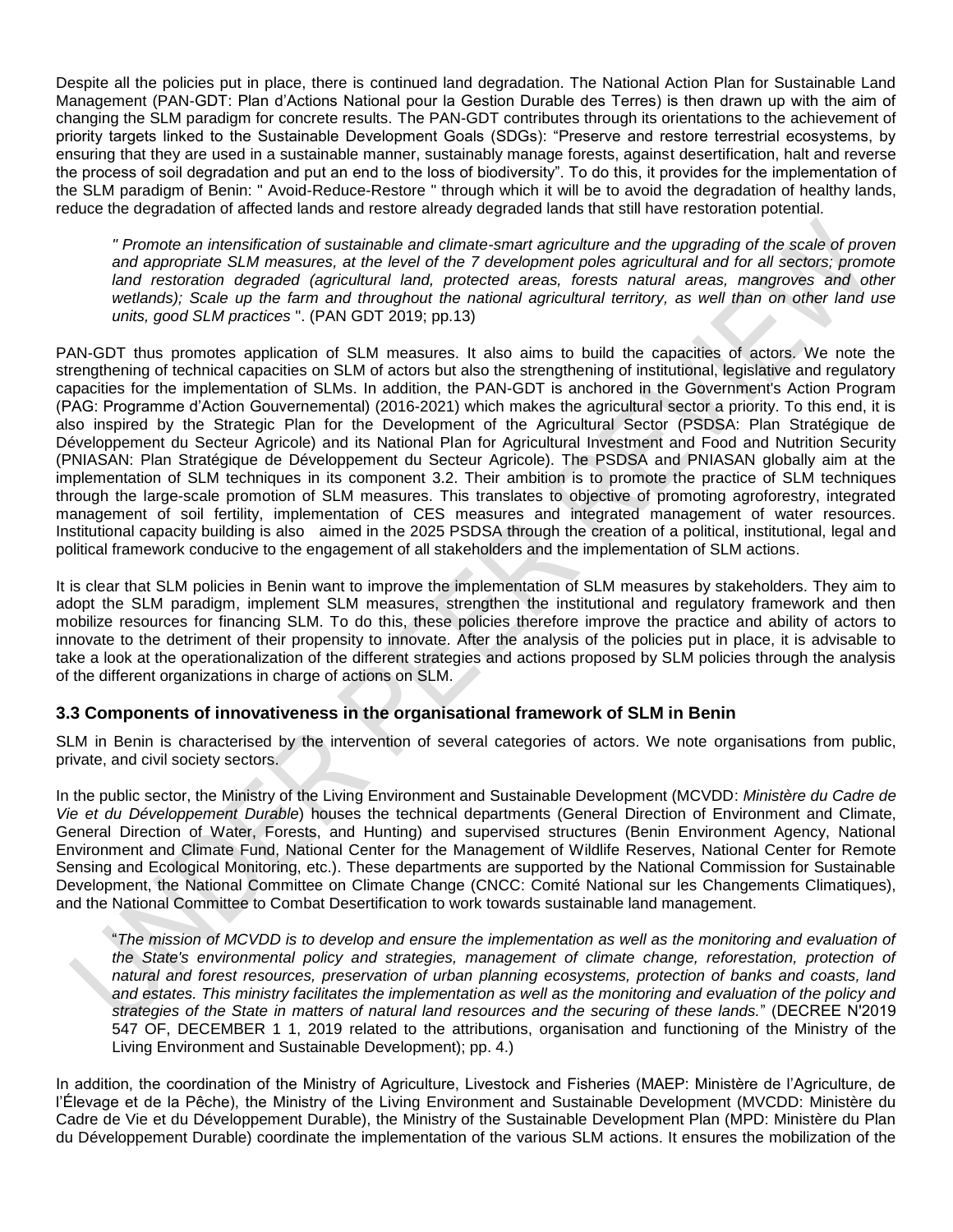necessary resources but also the monitoring and evaluation of planned SLM actions. This with the support of the Ministry of Foreign Affairs and Cooperation (MAEC: Ministère des Affaires Etrangères et de la Coopération) which coordinates exchanges and partnerships with international and regional institutions on the issue of SLM. Ministry of Water and Mines (MEM: Ministères de l'Eau et des Mines) and Ministry of Energy (ME) also support in the sustainable management of land through the control and monitoring of activities that contribute to land degradation.

At the regional level, it is the Territorial Agencies for Agricultural Development which ensure the coordination and supervision of SLM promotion activities in Agricultural Development Poles (PDA : PDA: Pôles de Développement Agricole).

" *The*"The *Territorial Agency for Agricultural Development is responsible for… facilitating the access of sector actors to information and innovations, as well as to agricultural advice ; closely follow the actors in the effective application of the innovations introduced ; coordinate the development projects of the agricultural sectors involved in the PDA…* " (Decree N'2O17 -101 of February 27, 2017 noting the approval of the creation of ATDAs; pp. 3.)

At the municipal level, the town halls have clear powers in the area of land use; the establishment of hydraulic infrastructure and hydro-agricultural facilities; and maintenance of plantations and protection of natural resources. Within the communal councils, there are Communal Forest Management Commissions (CoGEF: Commissions communales de Gestion des Forêts) with Village Sections of Foncier Management (SVGF: CoGEF) avec des Sections Villageoises de Gestion Foncière) as branches to ensure land management. The municipalities through town halls also participate in capacity building by setting up hydraulic infrastructure and hydro-agricultural facilities or even the maintenance of plantations and land protection.

" *The municipality takes care of the protection of natural resources, in particular forests, soils, fauna, hydraulic*  resources, groundwater and contributes to their better use ... The municipality gives its opinion each time the *creation is considered. on its territory, any project likely to harm the environment. It takes into consideration the protection of agricultural land, pastures, green spaces, the water table, surface water bodies and rivers in the establishment of the various public or private projects*." (Law No. 97-029 of January 15, 1999; P.21.)

In the private sector, we note the indisputable support of International, Regional and National non-governmental Organisations which provide technical and financial support through projects and programs (For example Projet de Protection et de Réhabilitation des Sols dégradés pour améliorer la sécurité alimentaire (ProSOL), Programme de productivité agricole de l'Afrique de l'Ouest (PPAO), Projet d'Adaptation de l'Agriculture au Changement Climatique (PACC)…). The latter initiate consultation frameworks with all stakeholders to facilitate the implementation and coordination of SLM actions. The main projects and programs working for SLM aim to strengthen producers to implement efficient soil practices. These projects and programs provide producers with agents specializing in SLM who are responsible for supporting producers in putting into practice the various SLM measures disseminated. While in some cases these agents are not available and the producer must tap into his knowledge to find a solution to his land degradation problem.

There are several concrete actions to disseminate and scale up SLM techniques through national and international projects and programs. For example, the ProSOL project has trained and supervised more than 34,000 producers in the implementation of SLM measures. The provision of 462 agricultural technicians and advisers previously trained in SLM by ProSOL, consists of capacity building in human resources. Technical capacity building is supported by building the material and input capacities of producers. These include, among other things, the distribution of seeds for improving plants, hoes, tricycles, boots or financial resources.

There are many actors in charge of the design, coordination, implementation and financing of SLM actions in Benin. It is important to ensure the synergy of these actions through regular consultation of all stakeholders. The implementation of the various planned actions generally encounters a problem of delay due to the politicization of all actions and administrative slowness. We must not forget the low mobilization of the necessary resources which hamper the implementation of the various plans. The establishment of a multi-actor financing mechanism is essential to support the sustainable management of land in Benin. In addition to the funding which is essential for the operationalization of SLM actions, it is necessary to take a critical look at the rules and laws that govern sustainable land management in Benin.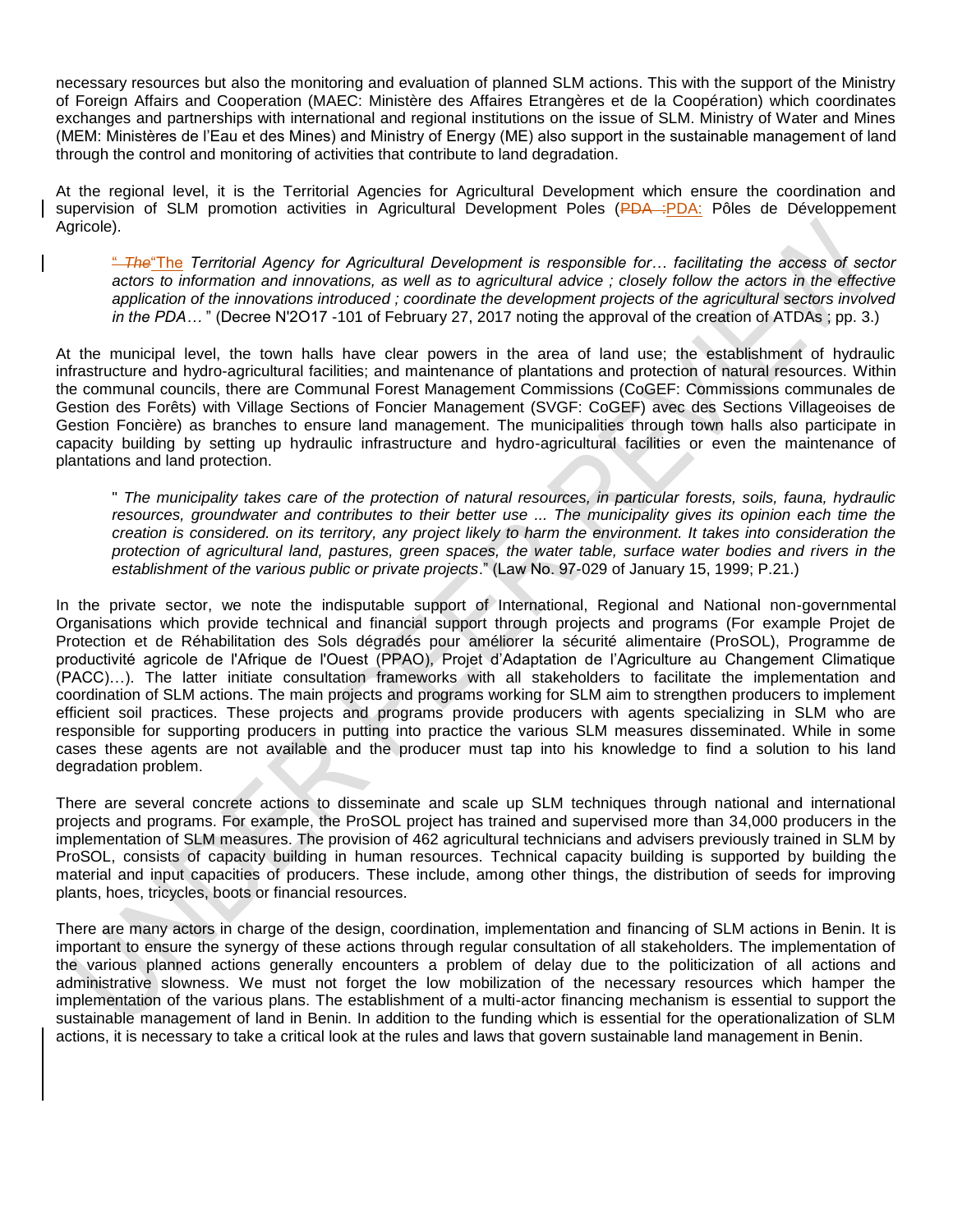# **3.4 Components of innovativeness in the legislative, political and organizational frameworks of SLM in**

### **Benin**

The legislative framework for SLM through laws and regulations is the one that sets out the rights and duties of the population on issues related to SLM in Benin. It guarantees populations the right to rational land management through the promotion of actions likely to protect and restore land and the application of SLM techniques / measures in Benin. This framework under the control of the environmental police also prohibits users from any action likely to degrade the land. We note then that the legislative aims, through these various elements, to develop the praxis of innovation by the different users of the land. Thus, the Government of Benin proposes policies, action plans, national strategy ... to serve as a guide in the interpretation and application of the laws and regulations developed.

It is clear that beyond the development of the praxis of innovation by actors, the SLM policy framework also aims to develop capacity (establishment of the inputs necessary for the application of SLM measures) and the propensity to innovate of the actors. Indeed, policies adopt a sustainable vision of SLM with long-term objectives because they are designed to be implemented over several years. Operationalisation of the different strategies and action plans developed by the politicians goes through different organizations.

The organizational framework for SLM in Benin mainly targets the application of SLM measures. To do so, the various organisations are responsible for disseminating SLM techniques / measures but also for putting in place the various inputs necessary for the application of these SLM measures. Since organization's objectives are to obtain immediate results, they will focus on promoting the praxis of innovation in order to obtain immediately measurable results.

It should be kept from this analysis that there is not a perfect alignment between the ambitions of the legislative framework, the political framework and the organizational framework of SLM in Benin. These three frameworks all aim at the praxis of innovation of actors through the promotion of the application of SLM measures. The political framework for its part also gives a place to the promotion of the propensity to innovate of the actors (development of the curiosity of the actors on SLM, encouragement to the spontaneous search for solution) and the reinforcement of the capacity to innovate (Implementation place of inputs). The reinforcement of the capacity to innovate is also advocated within the organizational framework. The main ideas observed by component of innovativeness are presented in the table-Table 2.

| <b>Variables</b> | <b>Components</b>   | <b>Ideas</b>                                       |  |
|------------------|---------------------|----------------------------------------------------|--|
|                  | Propensity          | Encouraging spontaneous search for a solution      |  |
|                  |                     | Development of curiosity                           |  |
|                  | Capacity            | Capacity building to find solutions                |  |
| Innovativeness   |                     | Setting up inputs                                  |  |
|                  | Praxis              | Diffusion of innovations of SLM                    |  |
|                  |                     | Prohibition of actions likely to degrade the earth |  |
|                  |                     | Promotion of the application of innovations        |  |
|                  |                     | Promotion of SLM actions                           |  |
|                  | Source: The authors |                                                    |  |

Table 2: Ideas by component of innovativeness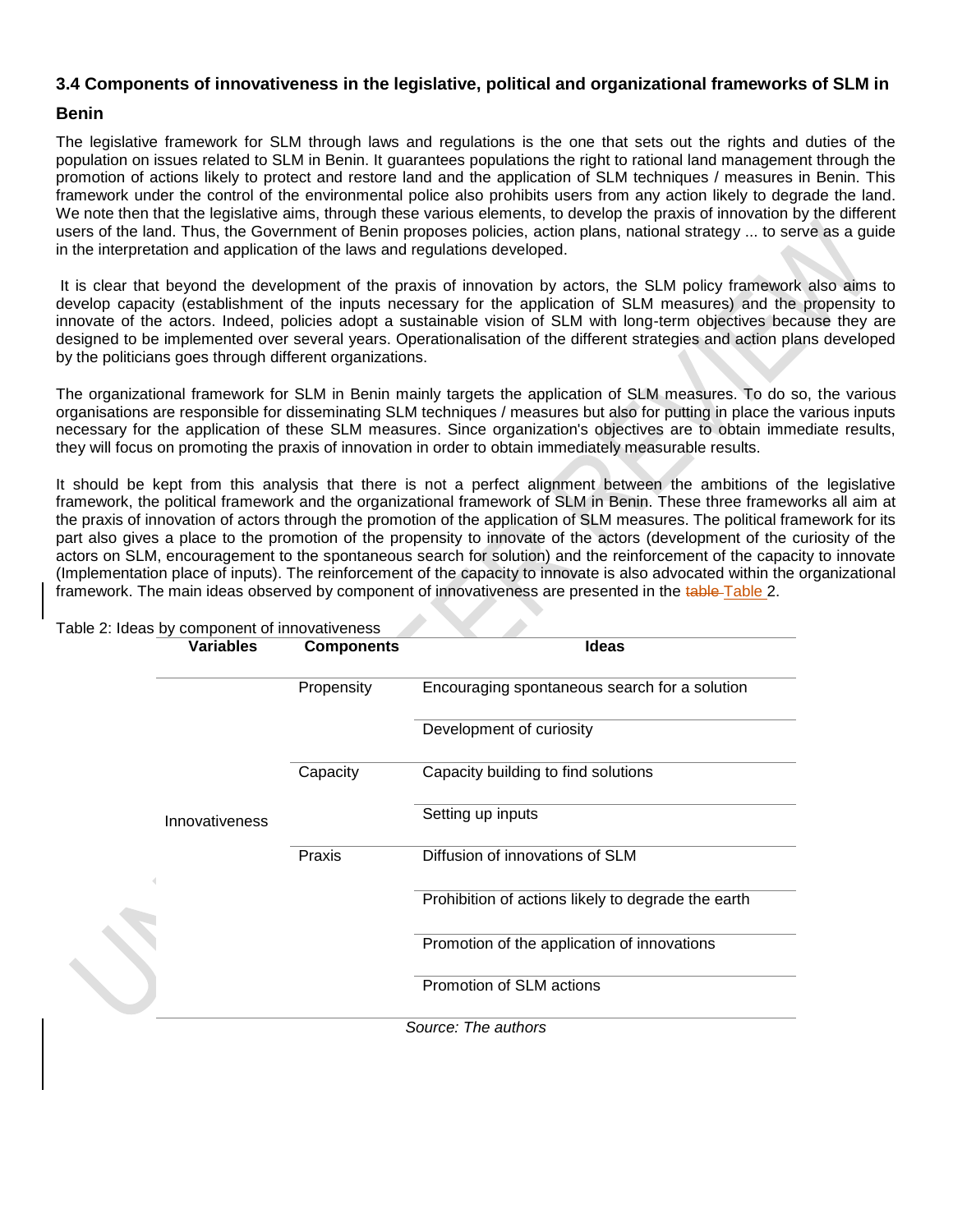Figure 1 presents a summary of the distribution of the components of innovativeness in the legislative, political and organizational frameworks of SLM in Benin.



**Fig. 1.** Distribution of the components of innovativeness in the legislative, political and organizational frameworks of SLM in Benin *(Source: the authors)*

#### **4. DISCUSSIONS**

Public policy decisions increasingly influence the behavior of individuals [22]. Thus, the development of agricultural activities is influenced by all public policies having an effect on agricultural production. We also noted the introduction of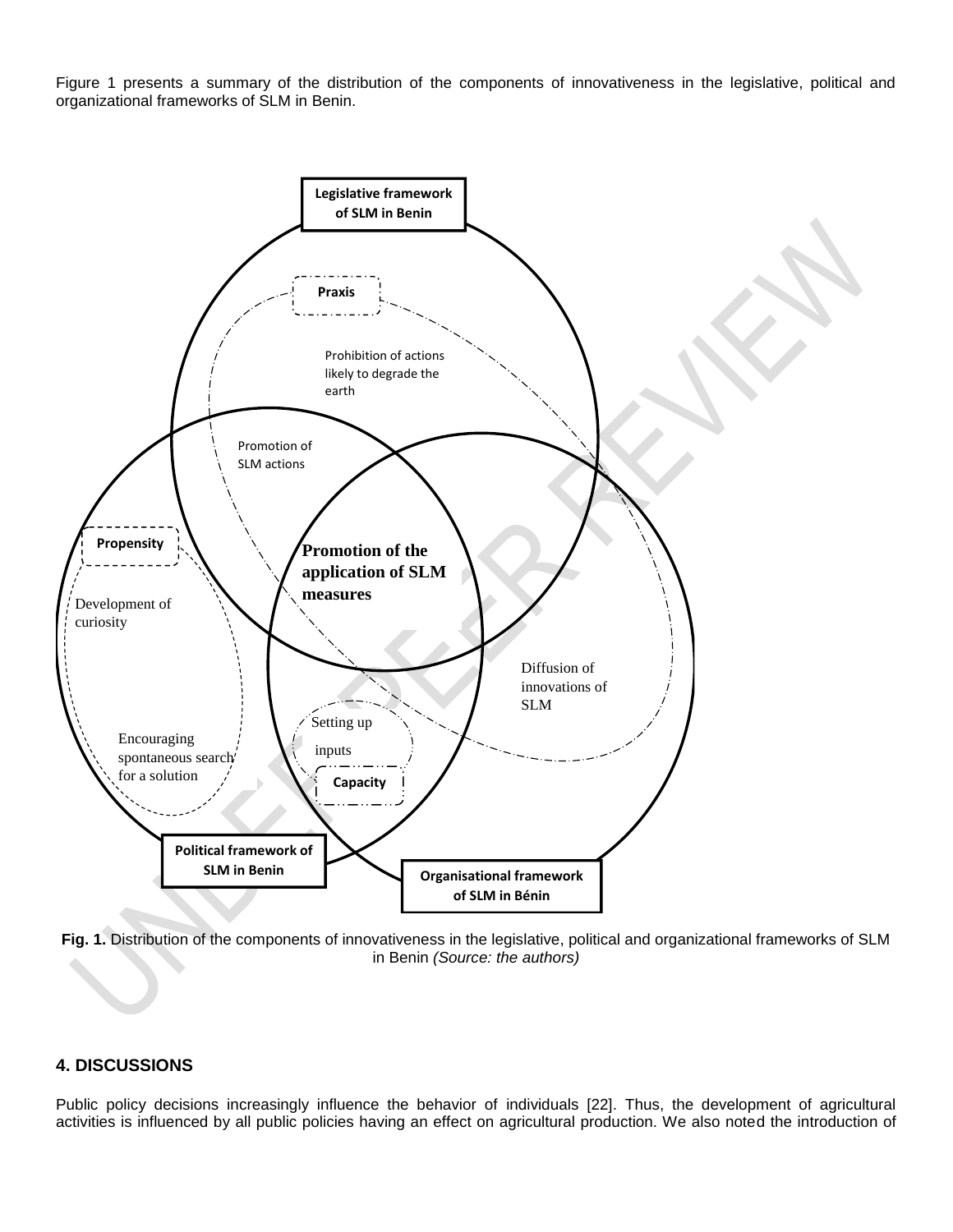agricultural innovations for the development of the sector. It was then that SLM measures were introduced to producers with the aim of mitigating the effects of climate change on Benin's agriculture.

In general, the adoption of an innovation is conditioned by the characteristics of the individual, while these are themselves influenced by institutional factors [23]. More specifically, the policy, institutional and legislative framework for SLM facilitates the adoption of SLM measures [6]. This through policies and regulations related to land tenure security, the dissemination of SLM techniques, the implementation and funding of SLM actions [23], [24]. While Bouzid and al., [7] show that financial capacity building policies and land insecurity hamper the adoption of innovations. This relationship is on the other hand nonlinear, because innovativeness plays a mediating role between the factors and the adoption of innovations [25]. Innovativeness is a variable made up of the propensity to innovate [10], the capacity to innovate [11], and the praxis of innovation [12].

SLM policies aim to improve the praxis of disseminated innovations and provide producers with the necessary resources to develop their capacity to innovate. On the other hand, the propensity to innovate is neglected in these policies. Whereas the propensity (intention) to innovate is an essential factor in the process of adopting innovations [15]. It conditions the adoption behavior of innovations [26]. The propensity to innovate allows the producer to draw on his knowledge acquired during praxis and use his capacities to innovate to solve problems [10]. Because faced with environmental and social changes, the producer must innovate [27]. This propensity component of innovativeness depends on the institutional environment that can promote policies to encourage innovation. Legislative, policy and organizational frameworks should promote the propensity to innovate as much as the ability to innovate and the practice of innovation. Because it is a combination of these three components of innovativeness that could facilitate the adoption of agricultural innovations [28].

#### **5. CONCLUSION**

Benin's political, organisational and legislative frameworks on agricultural production deal with SLM. Indeed, the state plays a leadership role by adopting policies and strategies that are translated into actions on the ground, and the latter carried out by several organisations (public organisations, NGOs, research centers, etc.). Their goal is to develop appropriate policies, promote and implement SLM measures, strengthen the institutional and regulatory framework and then mobilize the financial resources necessary to carry out these actions.

Innovativeness, an important variable in the adoption process of SLM measures, is considered in these different frameworks. We note the consideration of the praxis and the capacity to innovate by the legislation, policies and organisations. On the other hand, the propensity to innovate is only addressed in SLM policies. This situation facilitates the implementation of SLM measures but not an appropriation of these measures for long term usage. It is the appropriation of SLM measures that will facilitate the sustainable adoption of SLM measures by stakeholders. That implies that beyond reinforcement the capacity of actors and the promotion of SLM measures, policies and laws should trigger curiosity and creativity of actors in testing and sustainable adoption of SLM.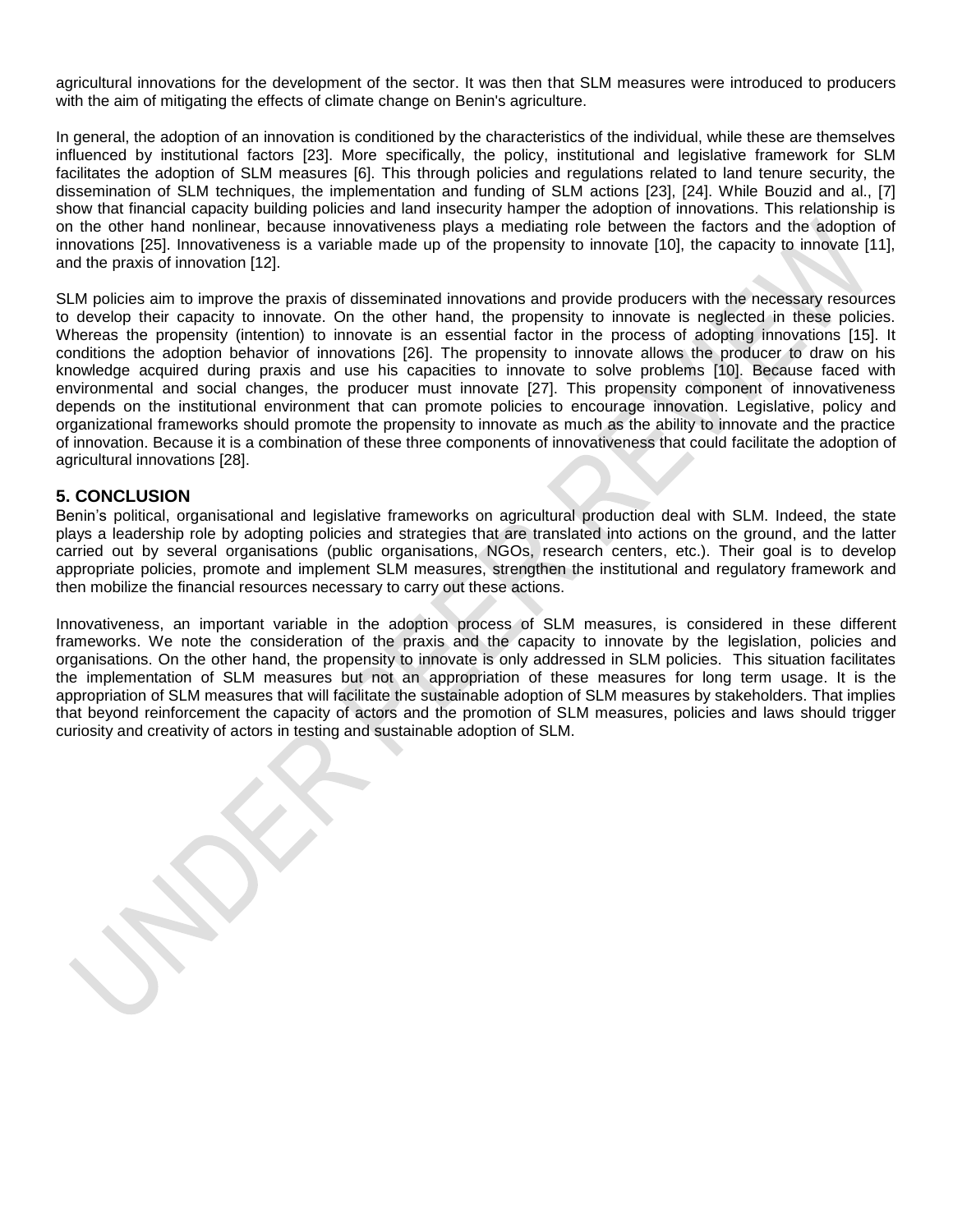#### **REFERENCES**

[1] MOTIB I., BATCHI M., AND FATAH F. CONSERVATION OF NATURAL RESOURCES FOR SUSTAINABLE FOOD SECURITY IN MOROCCO. ESJ16. 2020; 240 (9): 240-60. FRENCH.

[2] DJOHY G L., AND EDJA A H. EFFECT OF CLIMATE VARIABILITY ON WATER RESOURCES AND ADAPTATION STRATEGIES OF BREEDERS AND MARKET GARDENERS IN NORTH BENIN. FACULTY OF AGRONOMY, UNIVERSITY OF PARAKOU. 2019; 8 (2): 83-91. FRENCH.

[3] ADJAKPA T T., HUMAN ACTIVITIES AND DEGRADATION OF WETLANDS IN THE MUNICIPALITY OF BONOU IN BENIN. AFRICA SCIENCE. 2020; 17 (4): 125-138. FRENCH.

[4] SISSOKO P., GRY S., SIDIBÉ M., DIARRA Y M., KONATÉ L., TRAORÉ F., ET AL. PEASANT PERCEPTIONS OF THE IMPACTS OF CLIMATE CHANGE ON RESOURCES AND PRODUCTION SYSTEMS: THE CASE OF THE YÉLIMANÉ CIRCLE IN MALI. INSTITUTE OF RURAL ECONOMY (IER), BAMAKO, MALI, 2020. ACCESSED ON: FEB. 24, 2021. [ONLINE]. AVAILABLE AT: HTTPS://NMBU.BRAGE.UNIT.NO/NMBU-XMLUI/HANDLE/11250/2687718 FRENCH.

[5] STIEM-BHATIA L., DOUBOGAN Y O., AND SAVI A B. SUSTAINABLE LAND MANAGEMENT PRACTICES IN BENIN: A GENDER ANALYSIS. IAAS. 2017; P 24. FRENCH.

[6] BABA C A K, STIEM L, AND LANOUETTE P. EXPERIENCES IN SUSTAINABLE LAND MANAGEMENT IN BENIN: WHAT LESSONS CAN BE LEARNED FOR FUTURE DIRECTIONS? IAAS. 2016; P 48. FRENCH. DOI: DOI: 10.2312 / IASS.2016.020. FRENCH.

[7] BOUZID A., BOUDEDJA K., CHERIET F., BOUCHETARA M., AND MELLAL A. FACTORS INFLUENCING THE ADOPTION OF INNOVATION IN AGRICULTURE IN ALGERIA. CASE OF TWO STRATEGIC CROPS: DURUM WHEAT AND POTATO. CAHIERS AGRICULTURES. 2020; 29:15. FRENCH. DOI: 10.1051 / CAGRI / 2020013.

[8] AJZEN I. THE THEORY OF PLANNED BEHAVIOR. ORGANIZATIONAL BEHAVIOR AND HUMAN DECISION PROCESSES. 1991; 50 (2): 179-211. DOI: 10.1016 / 0749-5978 (91) 90020-T.

[9] HODGSON G M. WHAT ARE INSTITUTIONS ?. JOURNAL OF ECONOMIC ISSUES. 2006; 40 (1): 1‑25, DOI: 10.1080 / 00213624.2006.11506879.

[10] AHLAFI H., ETTAHIR N., KHOHMIMIDI A., AND BAHOUSSA A. FROM INNOVATIVENESS / BUSINESS TO INNOVATIVENESS / CONSUMER: AN ATTEMPT TO DEVELOP A STRUCTURAL MODEL. 6TH EDITION OF THE INTERNATIONAL COLLOQUIUM OF THE MAGHRÉBINE MARKETING ASSOCIATION "CUSTOMER RELATIONS IN THE DIGITAL AGE: CAN WE DO WITHOUT HUMANS?" HAMMAMET, TUNISIA. 2017; P. 26. FRENCH.

[11] DELTOUR F., AND LETHIAIS V. INNOVATION AND PERFORMANCE OF SMES: AN APPROACH BY THE CONTRIBUTION OF INFORMATION TECHNOLOGIES. XXIII INTERNATIONAL CONFERENCE ON STRATEGIC MANAGEMENT. RENNES 2014; P. 27. FRENCH.

[12] ALCOUFFE S. RESEARCH ON MANAGERIAL INNOVATIONS IN ACCOUNTING AND MANAGEMENT CONTROL. PROPOSAL OF A THEORETICAL MODEL INTEGRATING THE PERSPECTIVES OF DIFFUSION, ADOPTION AND IMPLEMENTATION OF INNOVATION. STANDARDS AND GLOBALIZATION, MAY 2004, FRANCE. PP. CD-ROM. ff HALSHS-00587823 ff. FRENCH.

[13] ROGERS E M., AND SHOEMAKER F F. COMMUNICATION OF INNOVATIONS; A CROSS-CULTURAL APPROACH. THE FREE PRESS, 866 THIRD AVENUE, NEW YORK, N. Y. 10022. 1971.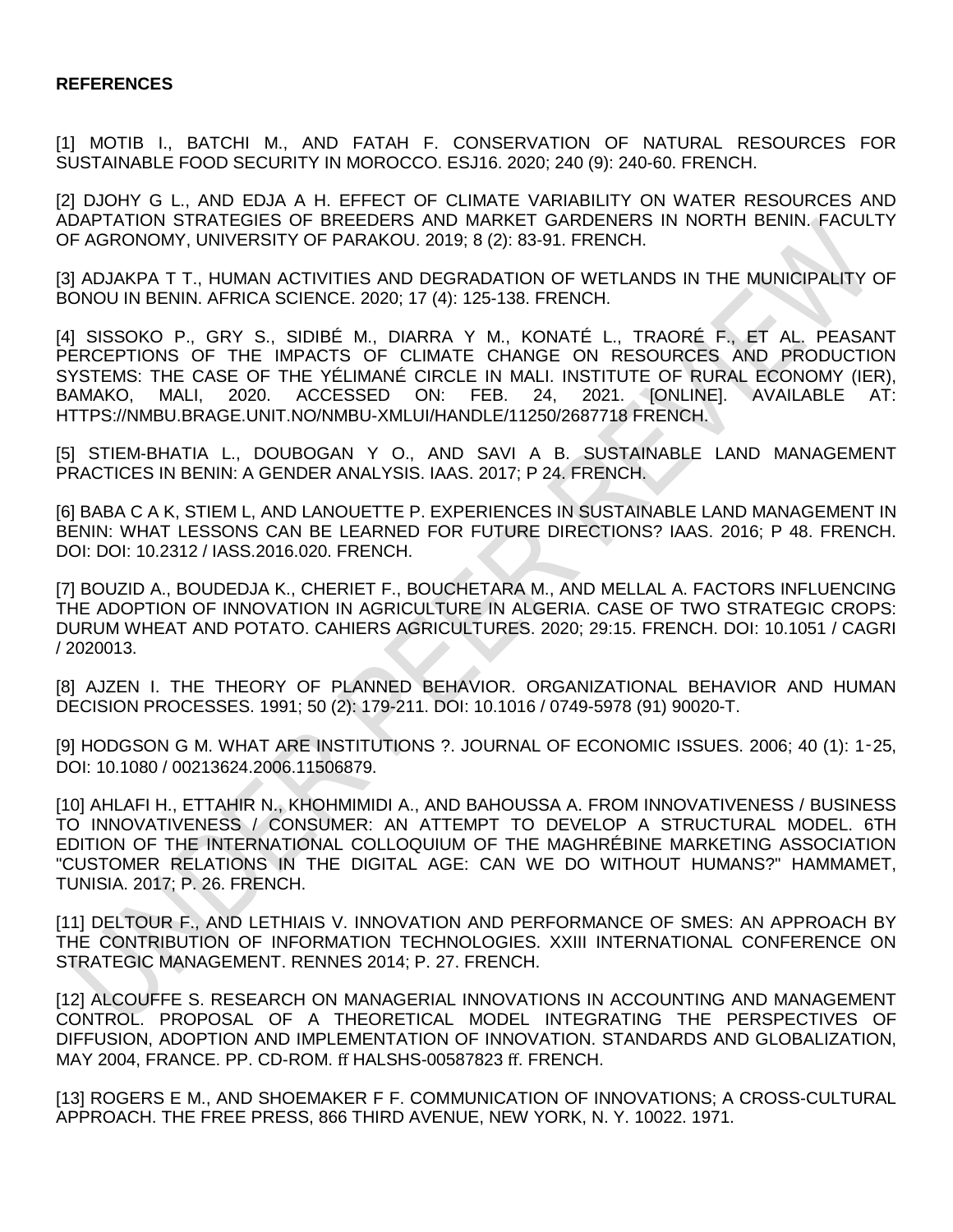[14] MIDGLEY D F., AND DOWLING G R. INNOVATIVENESS: THE CONCEPT AND ITS MEASUREMENT. J CONSUM RES. 1978; 4 (4): 229-242. DOI: 10.1086 / 208701.

[15] SAN MARTÍN H., AND HERRERO A. INFLUENCE OF THE USER'S PSYCHOLOGICAL FACTORS ON THE ONLINE PURCHASE INTENTION IN RURAL TOURISM: INTEGRATING INNOVATIVENESS TO THE UTAUT FRAMEWORK. TOURISM MANAGEMENT. 2012; 33 (2): 341-350.

[16] VALENTINA C, OLIVEIRA M A., AND PAATA B, ANTHROPOLOGICAL APPROACHES TO UNDERSTANDING CONSUMPTION PATTERNS AND CONSUMER BEHAVIOR. IGI GLOBAL; 2020.

[17] ROUSSY C., RIDIER A., AND CHAIB K. ADOPTION OF INNOVATIONS BY FARMERS: THE ROLE OF PERCEPTIONS AND PREFERENCES. SMART-LERECO WORKING PAPER. 2015; 15 (03): P. 37. FRENCH.

[18] HUSSEIN K AND HARIZI K E. CHAPTER 9. POLICIES TO PROMOTE INNOVATION, THE CASE OF THE MEDITERRANEAN. EDITIONS QUÆ, 2012. ACCESSED ON: DEC. 14, 2019. [ONLINE]. AVAILABLE AT: HTTPS://WWW.CAIRN.INFO/APPRENDRE-A-INNOVER-DANS-UN-MONDE-INCERTAIN-- 9782759218585-PAGE-175.HTM. FRENCHE

[19] GOULET F. INNOVATION IN AGRICULTURE, LAND OF ALLIANCES AND CONTROVERSIES. LOOKS ON EARTH. 2014. URL / INNOVATION-EN-AGRICULTURE-TERRE-DALLIANCES-ET-DE-CONTROVERSES (ACCESSED OCT. 15, 2018). FRENCH.

[20] PALIER B., AND SUREL Y. THE "THREE I'S" AND STATE ANALYSIS IN ACTION. FRENCH REVIEW OF POLITICAL SCIENCE. 2005; 55 (1): 7-32. FRENCH.

[21] HALL P A., AND TAYLOR R. POLITICAL SCIENCE AND THE THREE NEO-INSTITUTIONALISMS. FRENCH REVIEW OF POLITICAL SCIENCE. 1997 ; 47 (3): 469-496. DOI: 10.3406 / RFSP.1997.395192. FRENCH.

[22] HASSENTEUFEL P. INTRODUCTION. IN: POLITICAL SOCIOLOGY: PUBLIC ACTION. EDITED BY HASSENTEUFEL PATRICK. PARIS, ARMAND COLIN, "U", 2011, P. 5-28. FRENCH. DOI: 10.3917 / ARCO.HASSE.2011.01.0005. URL: HTTPS://WWW.CAIRN.INFO/SOCIOLOGIE-POLITIQUE-L-ACTION-PUBLIQUE--9782200259990-PAGE-5.HTM FRENCH.

[23] MONTCHO M., BABATOUNDE S., ABOH A B., HOUNDONOUGBO A M., AND CHRYSOSTOME A M C. PERCEPTION AND ADOPTION OF TECHNICAL INNOVATIONS IN RUMINANT FEEDING IN BENIN. 2018; 30 (1): 31-45. FRENCH.

[24] MOUMOUNI I., BACO M N., AND IDRISSOU L. TOWARDS A RE-CONCEPTUALIZATION OF THE PATHWAY OF AGRICULTURAL TECHNOLOGY FOR A BETTER IMPACT ASSESSMENT. INTERNATIONAL JOURNAL OF PUBLICATION AND SOCIAL STUDIES. 2019; 4 (2): 123-131.

[25] AHLAFI H AND BAHOUSSA A. THE MEDIATING ROLE OF INNOVATIVENESS BETWEEN ATTITUDE TOWARD GREEN ADVERTISING AND ADOPTION OF GREEN PRODUCTS. IOSR JOURNAL OF BUSINESS AND MANAGEMENT (IOSR-JBM). 2018; 20 (4): 36-42. DOI: 10.9790 / 487X-2004083642. FRENCH.

[26] AJZEN I. FROM INTENTIONS TO ACTIONS: A THEORY OF PLANNED BEHAVIOR. IN ACTION CONTROL: FROM COGNITION TO BEHAVIOR, J. KUHL AND J. BECKMANN, EDS. BERLIN, HEIDELBERG: SPRINGER BERLIN HEIDELBERG. 1985: 11-39. DOI: 10.1007 / 978-3-642-69746-3\_2.

[27] DUGUÉ P., MATHIEU B., SIBELET N., SEUGE C., VALL E., CATHALA M., ET AL. FARMERS INNOVATE, WHAT DO AGRONOMISTS DO? THE CASE OF CROPPING SYSTEMS IN THE COTTON ZONE OF CAMEROON. AGRONOMISTS AND INNOVATIONS: 3RD EDITION OF THE PRADEL